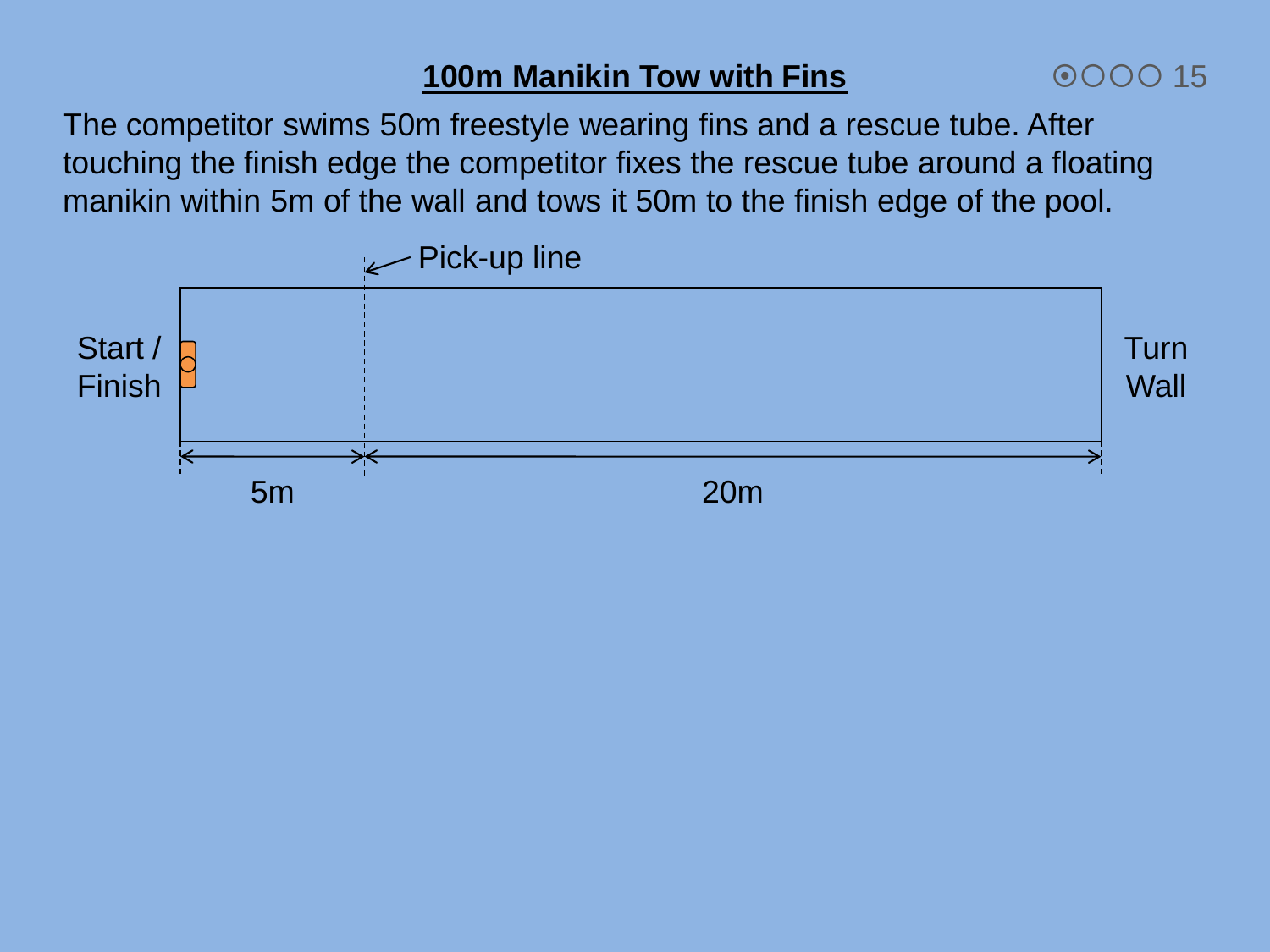#### **100m Manikin Tow With Fins – Basic Technique**  $\odot$  $\odot$  $\odot$  $\odot$  15

The Pickup

These instructions assume you are wearing the webbing strap of the rescue tube across your body from your left shoulder to your right hip. There are 7 stages to the manikin pickup...

1) Touch the wall with your **left** hand, then transfer your **left** hand to the manikin's chin.

2) Hold the manikin's head against your chest and push backwards off the wall.

3) Grab the centre of the torpedo tube with your **right** hand. Your little finger should point towards the rope end - this will ensure that your hand is the correct way up.

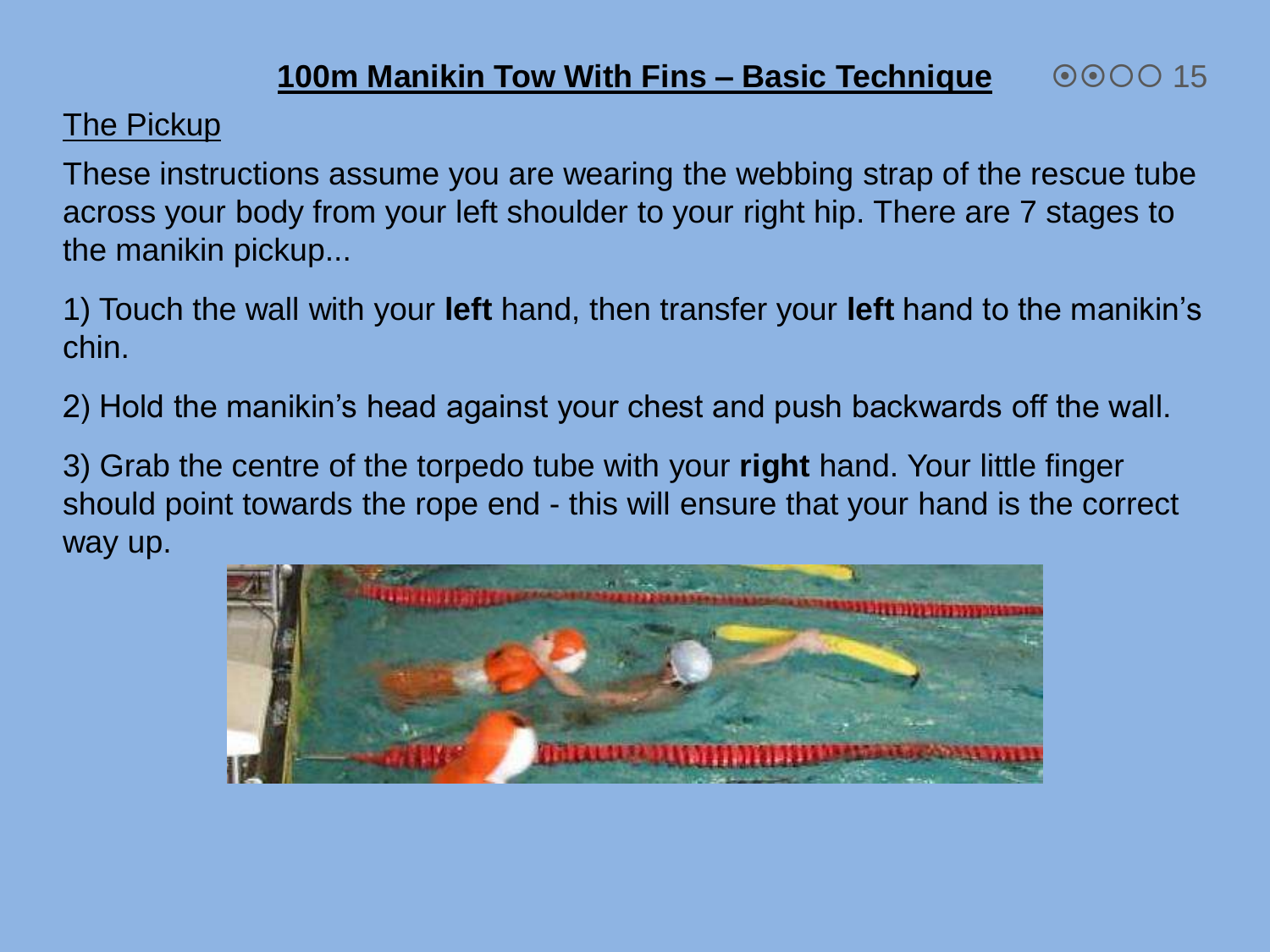#### **100m Manikin Tow With Fins – Basic Technique** 000015

The Pickup (Cont'd...)

4) Still holding the tube, put your **right** thumb in the centre of the manikin's chest.



5) Transfer your **left** hand to the clip and your **right** hand to the loop



6) Bend the tube around the manikin, clip the tube together without looking.

7) Turn and accelerate away down the pool.